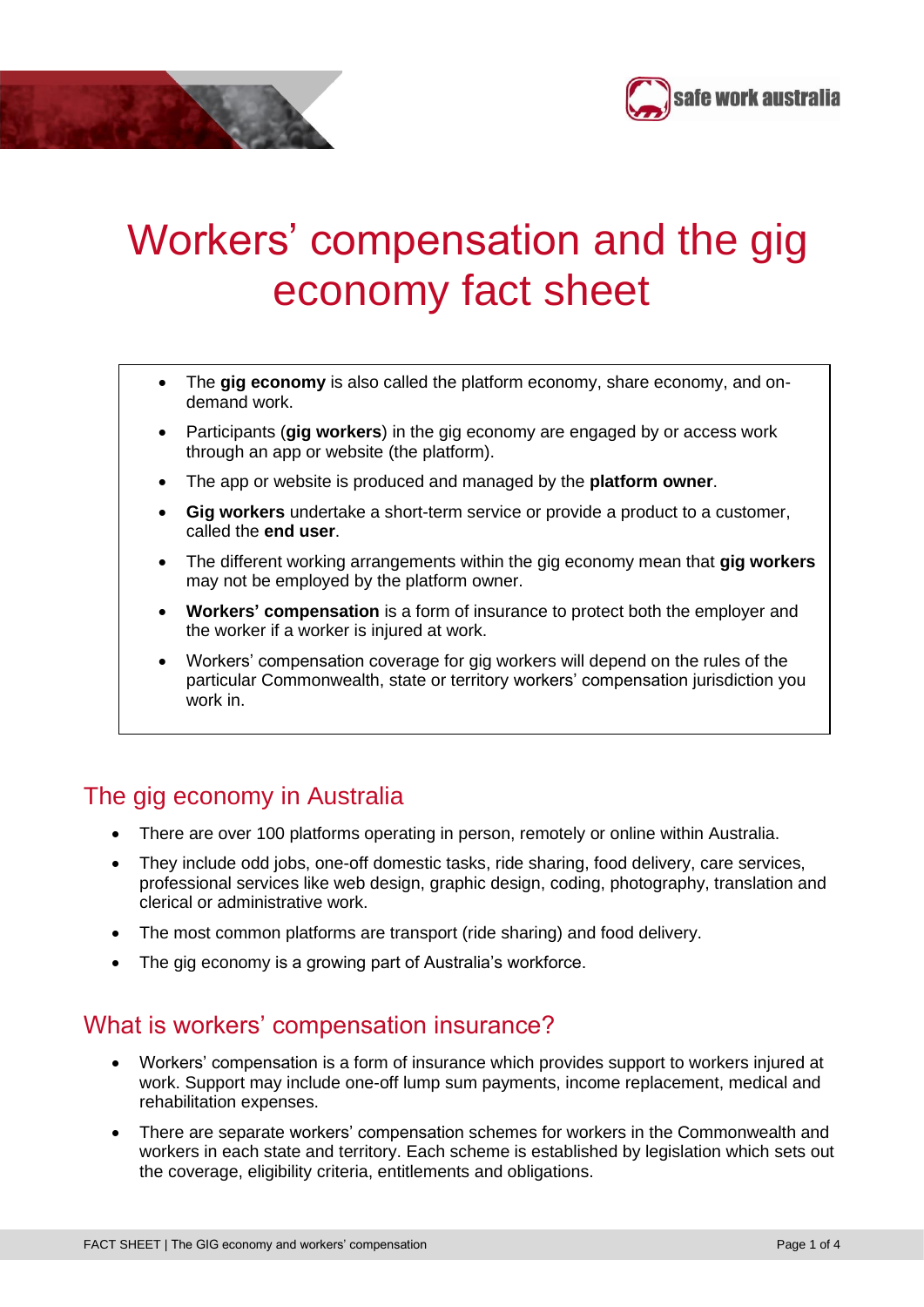# Can I get workers' compensation if I am hurt while working for a gig platform?

- Your access to workers' compensation may depend on whether you are an employee or an independent contractor. It may be helpful to contact your platform owner to ask them to confirm your employment status in writing.
- Many workers in the gig economy are engaged by platforms as 'independent contractors.' Independent contractors are not usually covered by workers' compensation and instead have other types of income and injury insurances available to them.
- Coverage for gig workers will depend on the rules of the particular Commonwealth, state or territory workers' compensation jurisdiction you work in.
- Coverage for workers' compensation will depend on the type of work you do and how you are engaged by the platform owner. Workers' compensation schemes may consider certain factors such as:
	- o Do you have control over whether to take on work?
	- $\circ$  Can you choose the hours that you work?
	- o Do you need to provide your own tools and equipment?
	- o How are you paid income?
	- o Are you responsible for the cost of fixing any faults or repairing damage?
	- o Are you required to do the work personally or can you delegate the work to someone else?
- If you are unsure whether you are covered by workers' compensation you should consider contacting the relevant workers' compensation authority (details below) or obtaining independent advice to confirm whether you are entitled to workers' compensation coverage if injured.
- If you are not covered for workers' compensation and the platform owner does not have an injury or accident policy, you will need to cover your own costs for medical and rehabilitation expenses.

## Other insurance options for gig workers

- Some platform owners provide personal injury and income protection insurance as well as compensation for family or dependents. You should talk to your platform owner/operator to find out if you have coverage. For example, if you are a delivery rider or driver, you may be covered by transport accident insurance.
- If your platform does not cover you for workers' compensation or another type of insurance, you should consider taking out your own personal accident or illness insurance.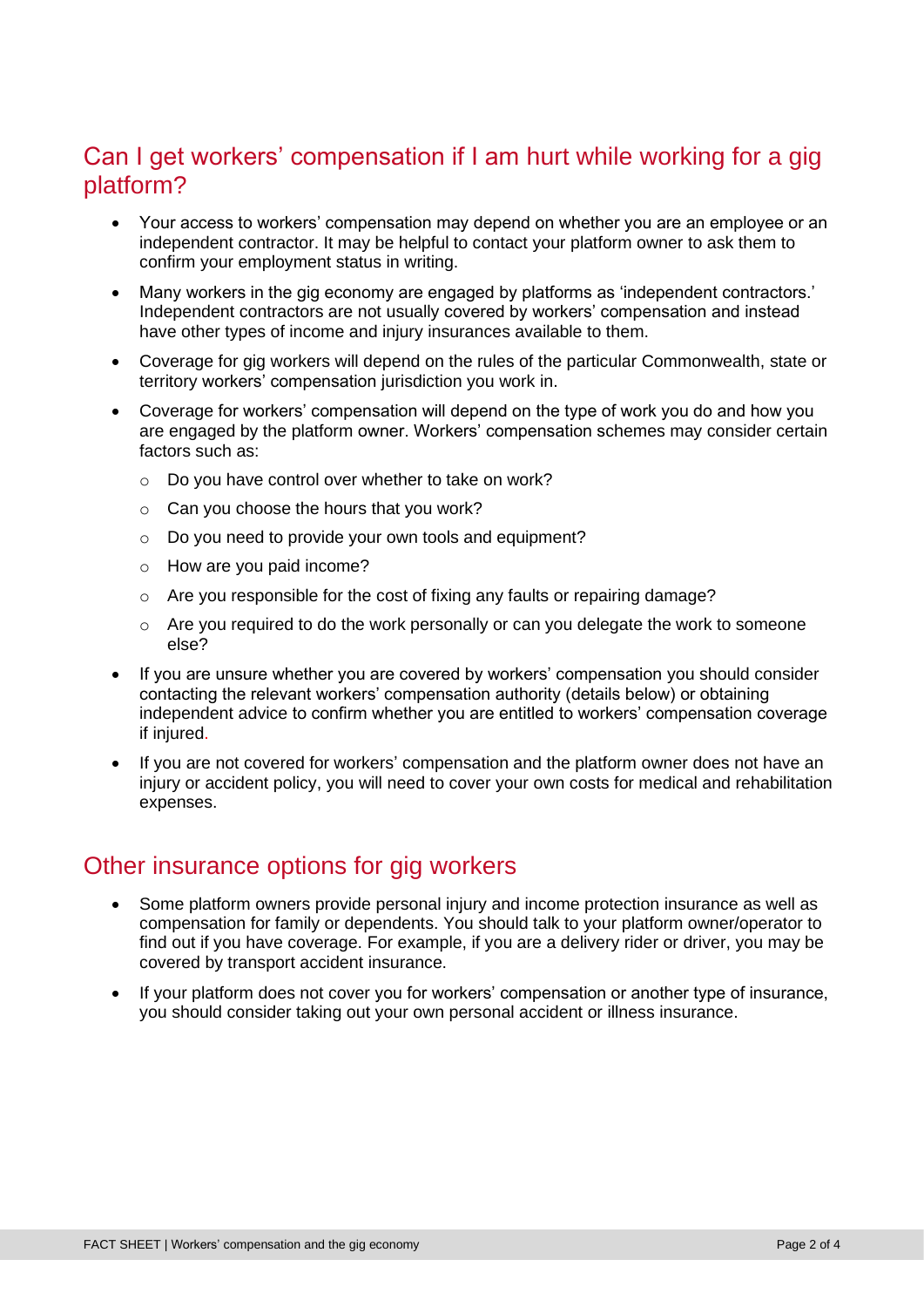# Do platform owners need workers' compensation insurance?

- All employers must have workers' compensation insurance for their workers.
- Whether a platform owner is an employer under workers' compensation law will depend on the working arrangements and the rules under the relevant workers' compensation scheme.
- Workers' compensation schemes in Australia will consider a range of factors to decide if a gig worker is employed by the platform and eligible for coverage by workers' compensation insurance. Schemes may consider certain factors such as:
	- o Control over whether to take on work
	- o Ability to choose working hours
	- o Provision of tools and equipment
	- o Arrangements for payment of income
	- o Who has responsibility for the cost of fixing any faults or repairing damage?
	- $\circ$  Can work be delegated or is a worker required to do the work personally?
- If a scheme finds that a gig worker is in fact employed by a platform owner, the scheme may seek to recover insurance costs from the platform owner.
- For advice and assistance, please contact your relevant workers' compensation authority.